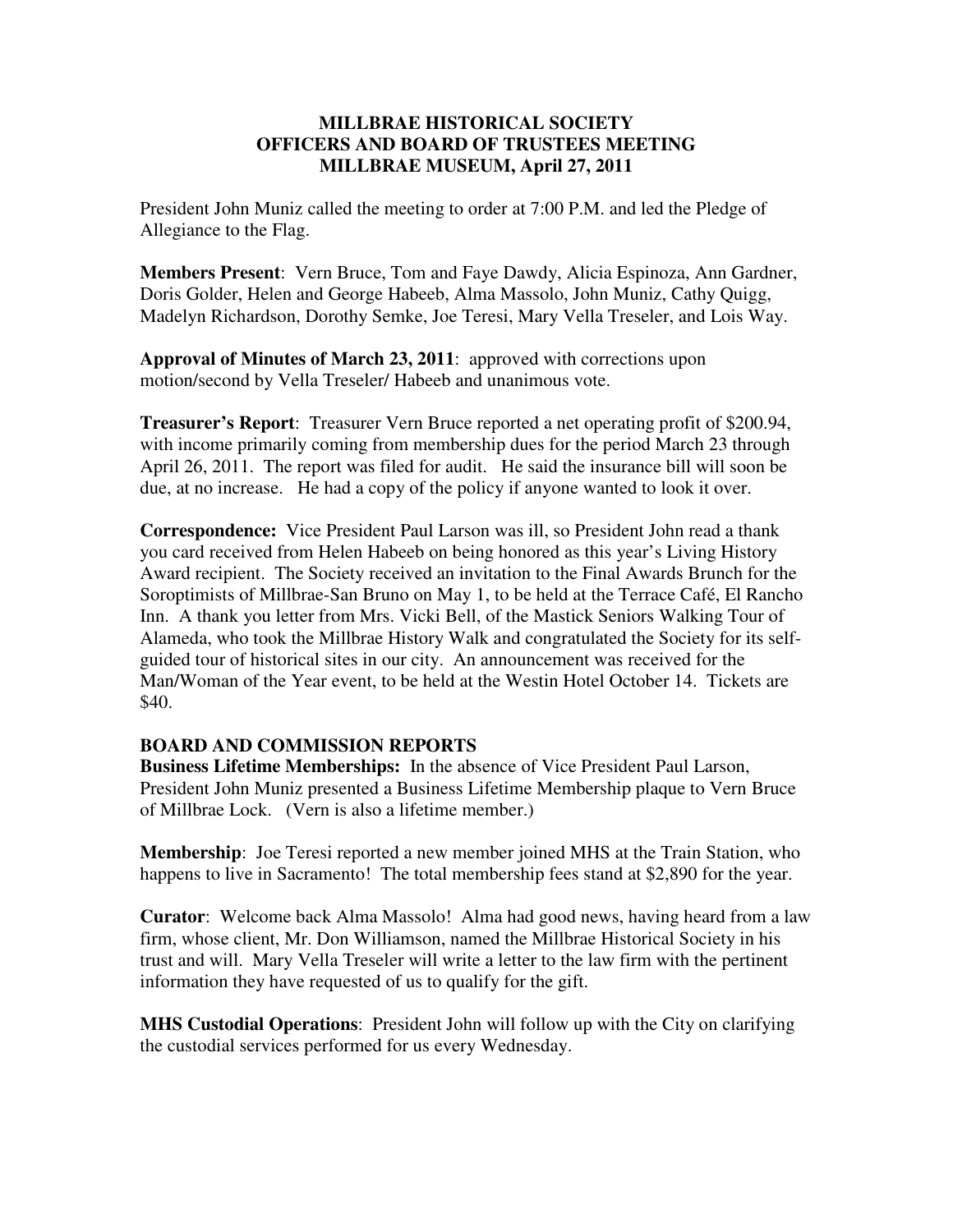**Digital Flat Screen TV for Museum**: President John gave an estimate of \$319 for a new TV to be used for showing special programs and DVD's. It was moved/seconded by Semke/Way to approve the expenditure, which passed by all in favor with the exception of one NOE vote by Helen Habeeb, who opposed the purchase.

**Gee Anvil Exhibit**: President John said it is now located at the Railroad Museum for all to see.

**Rolandelli Family Donation:** MHS accepted two pieces of furniture donated by David and Mildred Rolandelli that were used at the historic Alfred Greene house, a chest, a secretary, in addition to a beautiful lithograph.

**Yard Sale**: Dorothy Semke reminded everyone of the date: August 13. Bring in your items at any time, just call her and she'll meet you at the Museum to receive items.

**Parliamentarian**: Mary Vella Treseler requested the Society donate \$100 to the Man/Woman of the Year event, as has been our tradition. By motion/second by Muniz/Treseler, the \$100 donation was approved unanimously. Mary added that our Jack Gardner is now on the Man/Woman of the Year committee.

**Sunshine:** Madelyn Richardson informed us that John Bowers is recuperating at Marymount Green Hills. A sympathy card was sent to Helen Habeeb on the loss of her sister.

President John asked the Society to entertain the idea of holding a **Friday Night at the Movies** for members only, showing classic movies, but bringing your own popcorn. First movie night will be held May  $20^{th}$  at 7pm. Don't forget the popcorn.

**4 th of July:** Mary Vella Treseler will meet with Marcia Raines to discuss rental fees. We are obligated to pay \$64 an hour to have city staff in attendance. The fee of the \$350 deposit was carried over to the next meeting.

**2011 Field Trip**: Joe Teresi said the date of June 12 has not been confirmed. Joe is planning a visit for members to the SFO Museum with a lunch included.

**MHS Web Site revamp:** Joe Teresi presented a review of the beautifully crafted new website at the Millbrae Library prior to this night's meeting and requested more ideas from the membership. The membership was happy and very impressed with Joe's creation of the new website. Members had a number of ideas for Joe.

President John told us that MHS had been added to **Facebook**. More creative technology!

**Docent Lunch**: Alma Massolo and Dorothy Semke say that the Docents will be fed! At Fiddlers Green from a special menu, priced under \$20 each. However, no date set yet.